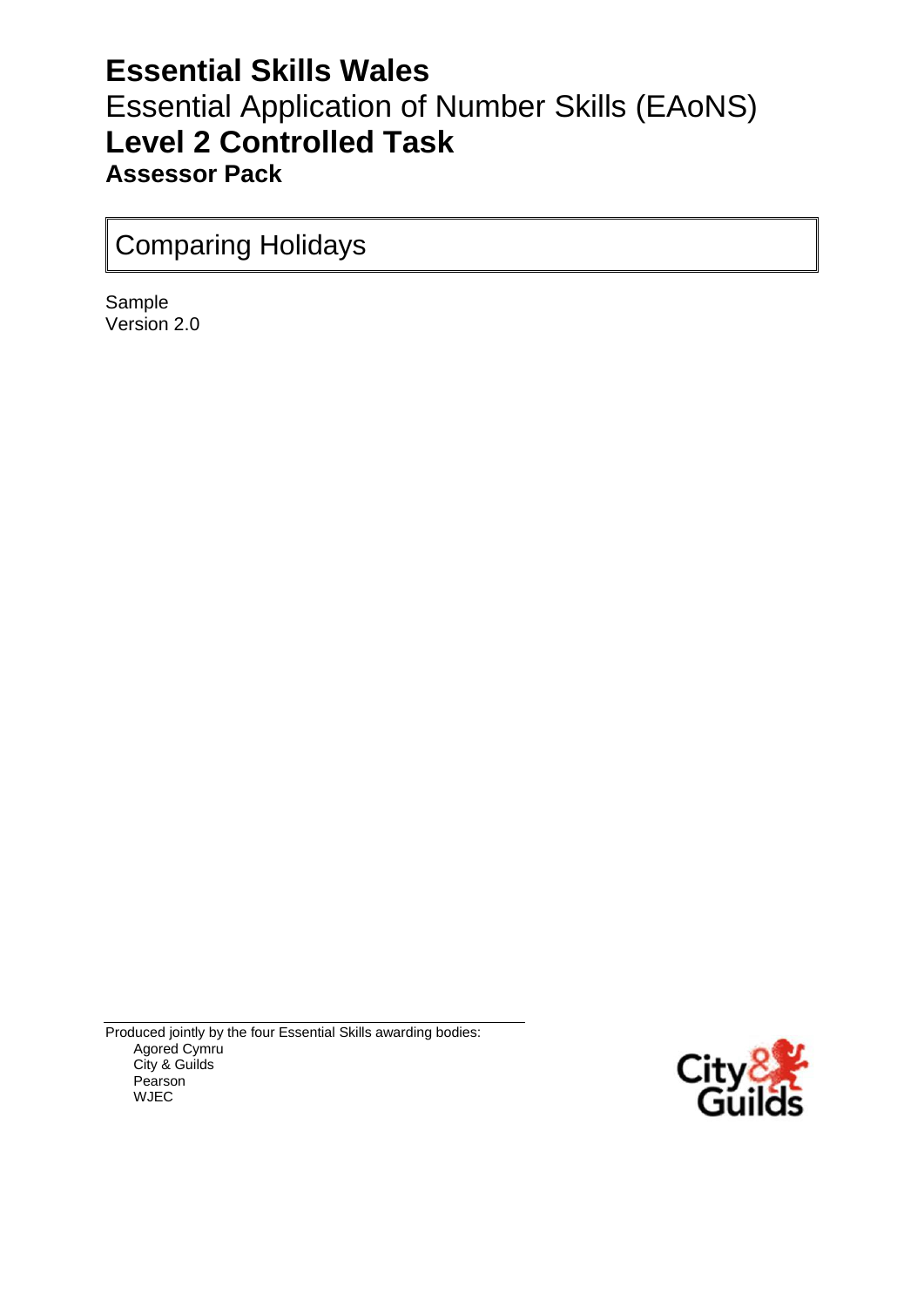# **1 Assessment requirements**

The following is a summary of the Essential Skills Wales (ESW) Controlled Task Conditions. These requirements should be read in conjunction with the relevant **Controlled Task Candidate Pack**. General assessment guidelines applicable to all ESW assessments can be found in the **Essential Skills Wales Suite** *Qualification Handbook*.

### **Controlled task assessment**

Controlled tasks are **summative assessments** measuring subject-specific skills. Candidates will need to show they can utilise these skills in a holistic manner, relevant to real-life circumstances. The assessment outcome is **pass/fail**.

Controlled tasks must be:

- internally assessed, by appropriately qualified staff, using the Marking Schemes provided. Please see section 2.2 of the *Qualification Handbook* for details of staff qualification.
- internally quality assured, by appropriately qualified staff.
- externally quality assured/moderated by City & Guilds.
- compliant with **Controlled Task Conditions**.

### **Controlled task conditions**

This controlled task must be completed under the conditions set out below. 'Controlled' relates to all aspects of how the task is administered and assessed.

Candidates should only attempt this controlled task when they have been registered for this qualification and have developed the necessary skills at the required level. Learning development input should be completed before the candidate attempts this controlled task. This controlled task must normally be completed before the confirmatory test is attempted.

#### **Working period**

The candidate must complete this controlled task within an 8 week 'working period'. The working period commences on the date the candidate starts working on the task. The working period may be extended only in specific extenuating circumstances. Please see section 4.3 of the *Qualification Handbook* for further information.

#### **Working time**

The candidate has up to **4 hours in total** to complete this controlled task. This task 'working time' allowance will formally start at the point when a task is first provided to the candidate. The task working time may be extended only in specific extenuating circumstances. Please see section 4.3 of the *Qualification Handbook* for further information.

#### **Supervised conditions**

This controlled task must be completed under the following supervised conditions:

 This task is an 'open book' assessment. Candidates may have access to routine resources that might be available in a 'real life' situation, for example: PCs/laptops, tablets, dictionaries, calculators, reference books, relevant class notes and source material approved by their tutor/assessor so long as they are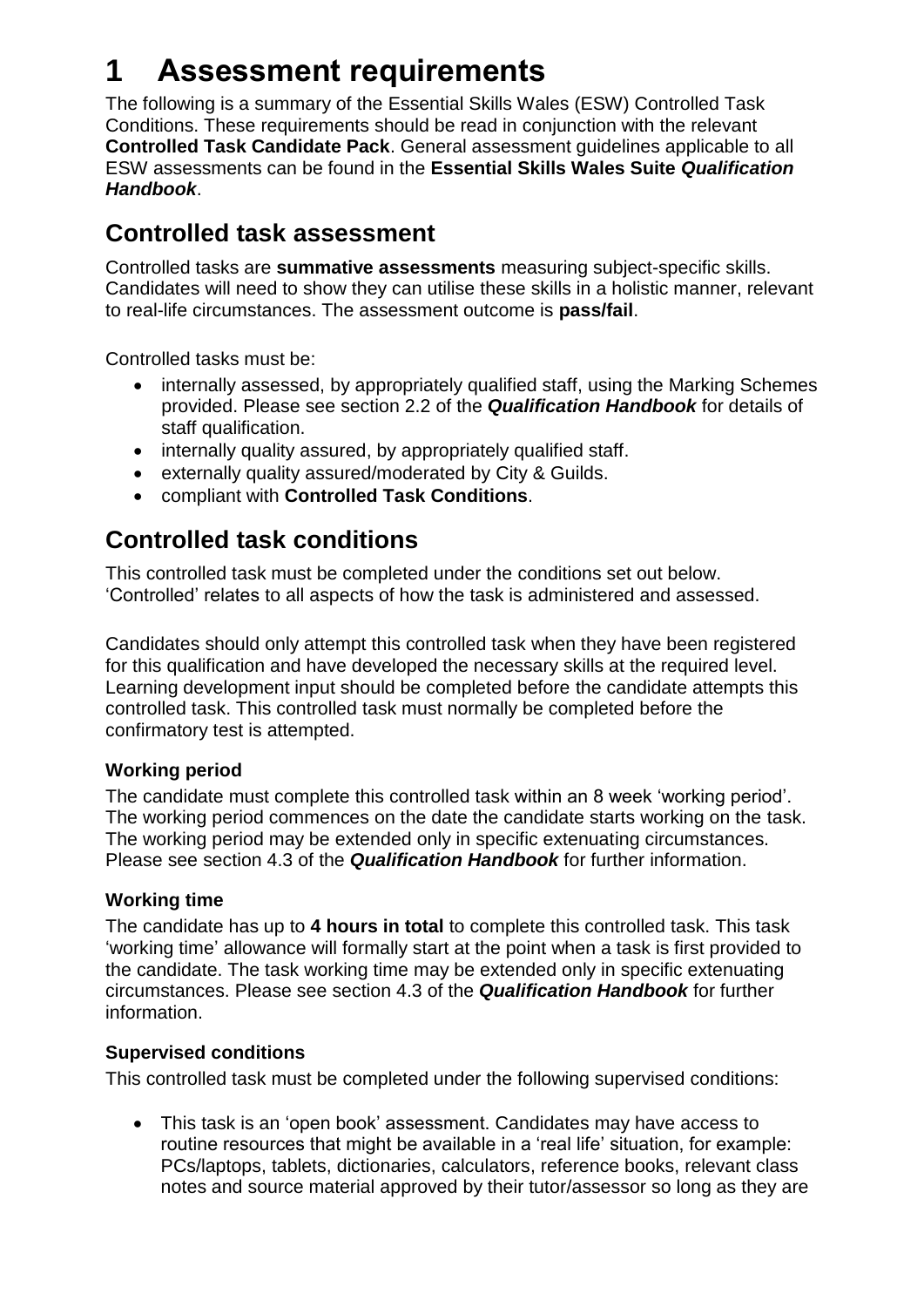not designed *specifically* to assist with this assessment and do not compromise independent achievement of the standard. Mobile phones or other transmitting/receiving devices are not permitted. The candidate can access the Internet using supervised facilities.

- The environment within which tasks are completed must be supervised. This supervision must be **continuous** and ensure no interruption and/or undue influence is possible whilst candidates are working on the task. Suitable locations might include a classroom, a library or a workplace as long as an appropriate environment and supervision is maintained. For the avoidance of doubt, this environment does not require formal 'examination' conditions.
- The supervisor must be a reliable, responsible person who is accountable for ensuring adequate supervision and control of the environment is maintained. The supervisor must be present throughout the working time and be able to confirm that each candidate produced all work independently. The supervisor can be the candidate's tutor and/or assessor or another suitable person.
- This controlled task may be completed in one session or split over several sessions, as long as no learning or preparation is provided in between. If not completed in one sitting, the candidate's papers and all materials produced by the candidate must be collected in and stored securely until the next working time session begins. On no account may candidates take any of their work away with them between sessions, for example to work on a task at home.
- The working period and working time taken to complete this controlled task must be monitored and recorded as indicated on the front page of the *Candidate Pack* and *Assessment Record*. The candidate, supervisor, assessor and centre details must be completed and the declarations must be signed and dated before completed tasks are submitted for assessment.

#### **Assistance and access arrangements**

Assessors may provide candidates with the opportunity to clarify task requirements during the working period however this must not extend to any form of formative feedback. For example, recommending that a candidate should review their calculations would be inappropriate, whereas recommending the candidate re-read a particular section of the task requirements would be acceptable. Please see section 4.6 of the *Qualification Handbook* for further information on access arrangements.

#### **Second and subsequent attempts**

A specific controlled task can be attempted only once. However, a candidate may undertake a different controlled task, (either another title from the City & Guilds preapproved bank or a centre devised assessment that has been approved by City & Guilds) at another time if they do not pass. Wherever the candidate is unsuccessful, they **must** undergo further development in the relevant skill(s) before re-attempting at a later date.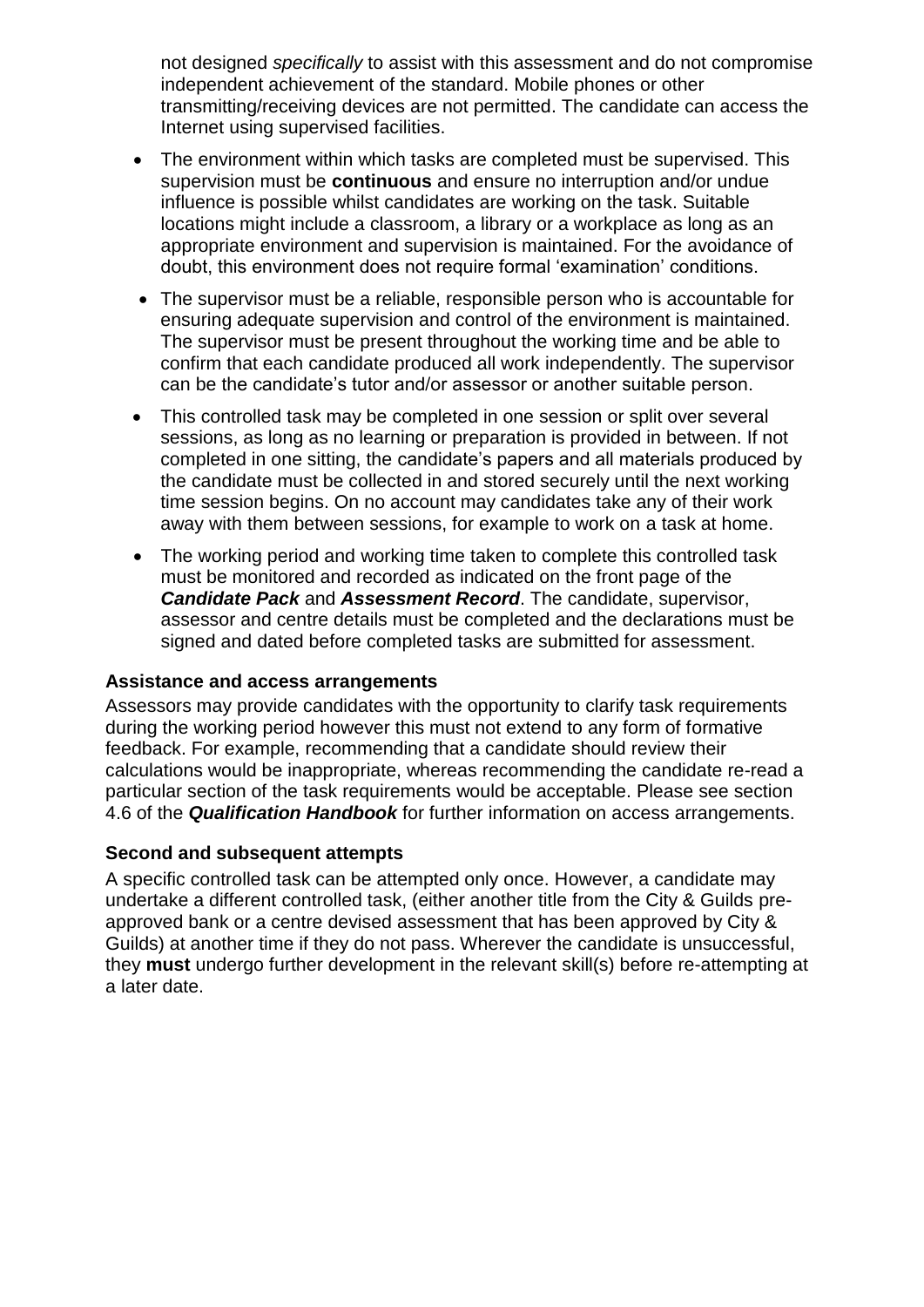# **2 Mark Scheme**

**Essential Application of Number Skills at Level 2 Task title/topic: Comparing Holidays**

| Part 1 (maximum 5 marks)                                                                                      |                                                                                                                                                                                                                                                                                                                                                                                                                                                                                                                                                         |            |
|---------------------------------------------------------------------------------------------------------------|---------------------------------------------------------------------------------------------------------------------------------------------------------------------------------------------------------------------------------------------------------------------------------------------------------------------------------------------------------------------------------------------------------------------------------------------------------------------------------------------------------------------------------------------------------|------------|
| The candidate has shown evidence of:                                                                          | <b>Mark scheme</b>                                                                                                                                                                                                                                                                                                                                                                                                                                                                                                                                      | <b>Row</b> |
| planning and describing how to tackle<br>the task $(N2.1.1a)$                                                 | 1 mark: candidate produces a plan with clear structure showing the problem broken<br>down into a series of logical steps, e.g. list, spider chart, table, flow diagram                                                                                                                                                                                                                                                                                                                                                                                  | A          |
|                                                                                                               | 2 marks: candidate produces a detailed and relevant plan for all aspects of the task<br><b>OR</b><br>1 mark: candidate produces a detailed and relevant plan with one aspect omitted,<br>e.g. one key step                                                                                                                                                                                                                                                                                                                                              | в          |
| selecting and comparing relevant<br>information (N2.1.1b)<br>explaining choice of methods when                | 1 mark: candidate shows evidence of selecting relevant information<br>e.g. selecting cost for 7 nights from table in Source 1<br>e.g. selecting maximum temperature from bar charts                                                                                                                                                                                                                                                                                                                                                                     |            |
| relevant (N2.1.1c)                                                                                            | 1 mark: candidate shows evidence of explaining choice of methods<br>e.g. I chose to find the mean temperature as it includes all the data and gives a more<br>representative value for the average.                                                                                                                                                                                                                                                                                                                                                     | D          |
| Part 2 (maximum 22 marks)                                                                                     |                                                                                                                                                                                                                                                                                                                                                                                                                                                                                                                                                         |            |
| • reading, understanding and interpreting<br>information from tables, charts, graphs<br>or diagrams (N2.1.2a) | 2 marks: candidate shows evidence of extracting correct information from at least<br>two of tables, charts, graphs or diagrams<br>e.g. correct cost of flight and 7 night stay in an identified hotel<br>e.g. at least 1 correct maximum temperatures from each chart<br>e.g. correct exchange rate or time difference for Rome or Cairo<br>May be seen anywhere in the task.<br><b>OR</b><br>1 mark: candidate shows evidence of extracting correct information from one of<br>tables, charts, graphs or diagrams<br>May be seen anywhere in the task. | F          |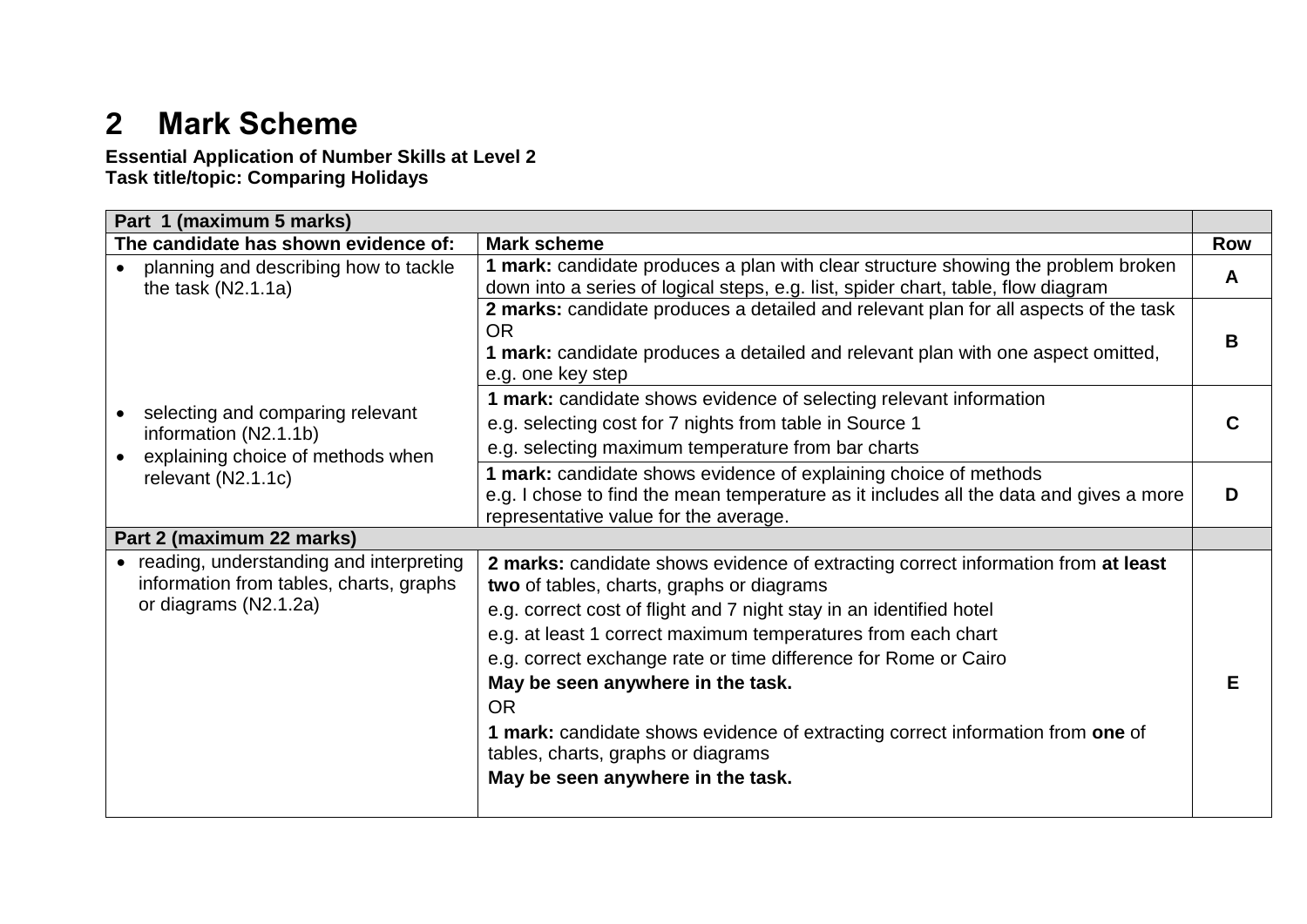| The candidate has shown evidence of:                                                                                                                                                                                                                                                                                           | <b>Mark scheme</b>                                                                                                                                                                                                                                                                                                                                                                                                           | <b>Row</b> |
|--------------------------------------------------------------------------------------------------------------------------------------------------------------------------------------------------------------------------------------------------------------------------------------------------------------------------------|------------------------------------------------------------------------------------------------------------------------------------------------------------------------------------------------------------------------------------------------------------------------------------------------------------------------------------------------------------------------------------------------------------------------------|------------|
| • carrying out calculations involving two<br>or more steps with numbers of any size,<br>with and without a calculator (N2.2b)                                                                                                                                                                                                  | 1 mark: candidate shows evidence of correct calculation without using a calculator<br>appropriate to the level of the task<br>May be seen anywhere in the task.                                                                                                                                                                                                                                                              | F          |
| • calculating efficiently using whole<br>numbers, fractions, decimals and<br>percentages (N2.2m)                                                                                                                                                                                                                               | 1 mark: candidate uses correct process to calculate a percentage discount, any Cairo<br>hotel<br>e.g. $1 - 0.07 = 0.93$ and $0.93 \times 464.50$ (= £431.985) for Elizabeth Hotel<br>e.g. $464.50 - (464.50 \times 7 \div 100)$ (= £431.985)<br>1 mark: correct answer for discounted cost of flight and identified hotel for Cairo<br>e.g. (£)431.99 for Elizabeth Hotel<br>Accept (£)432 or (£)431.985 for Elizabeth Hotel | G          |
| understanding and using relevant<br>formulae (N2.2I)                                                                                                                                                                                                                                                                           | 1 mark: candidate uses correct process to find the total cost of hire of any car with<br>Standard or Extended insurance<br>e.g. $(T =) 25 + 3 \times (27.9 + 13.9)$ (= £150.40 for Small Economy car with Extended<br>insurance)<br>1 mark: correct answer for the total cost of hire of any car with Standard or<br><b>Extended insurance</b><br>e.g. £150.40<br>Correct units required<br>Trailing zero required           | H          |
| • identifying and describing appropriate<br>ways to present findings to different<br>audiences including numerical,<br>graphical and written formats (N2.3.1b)<br>• constructing complex tables, charts,<br>graphs and diagrams with labels, titles,<br>scales, axes and keys appropriate to<br>purpose and audience (N2.3.2a) | 1 mark: candidate uses an appropriate method of presentation for their results e.g.<br>table, chart, graph or diagram<br>1 mark: candidate uses suitable labels and units                                                                                                                                                                                                                                                    |            |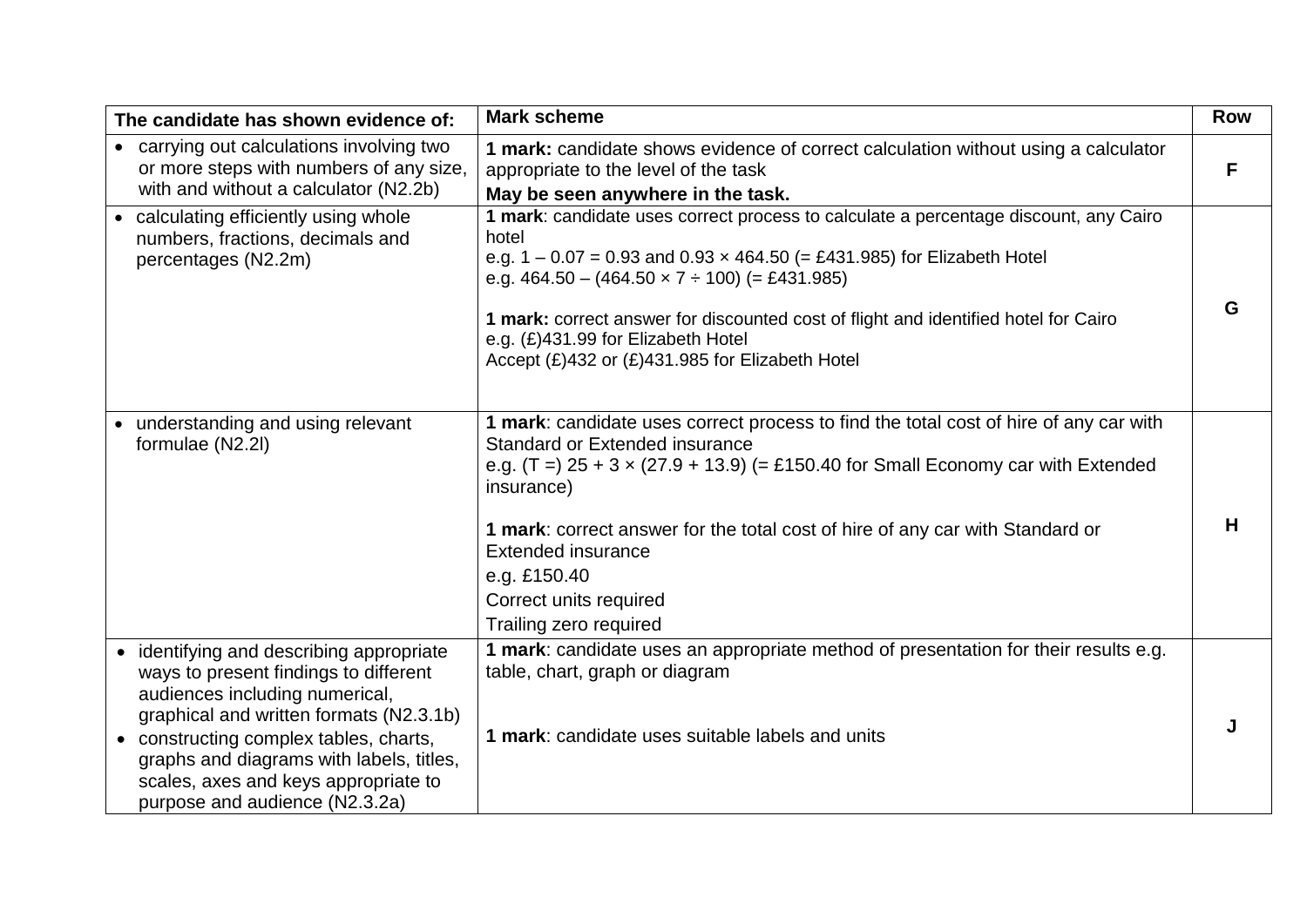| • presenting findings effectively (N2.3.1c) | <b>1 mark:</b> candidate populates table, chart, graph or diagram with correct data $(\pm 2mn)$ |            |
|---------------------------------------------|-------------------------------------------------------------------------------------------------|------------|
|                                             | tolerance on hand drawn graph or chart)                                                         |            |
| The candidate has shown evidence of:        | <b>Mark scheme</b>                                                                              | <b>Row</b> |
| comparing sets of data of a suitable        | 1 mark: candidate uses correct process to find an average temperature                           |            |
| size, selecting and using the mean /        | e.g. $16+12+14+11+13+8+10+9 = 93$ and $93 \div 8 = 11.625^{\circ}$ C for Rome)                  |            |
| median / mode as appropriate (N2.2j)        | e.g. $23+19+21+25+28+30+31+26 = 203$ and $203 \div 8$ (= 25.375°C for Cairo)                    |            |
|                                             |                                                                                                 | K          |
|                                             | 1 mark: at least one correct answer                                                             |            |
|                                             | e.g. $11.625$ ( $^{\circ}$ C) for Rome                                                          |            |
|                                             | e.g. $25.375$ (°C) for Cairo                                                                    |            |
| using range to describe the spread          | 1 mark: candidate uses a correct process to find a range of temperatures                        |            |
| within sets of data (N2.2k)                 | e.g. $16 - 8 (= 8°C)$ for Rome                                                                  |            |
|                                             | e.g. $31 - 19$ (= 12°C) for Cairo                                                               |            |
|                                             |                                                                                                 |            |
|                                             | 1 mark: at least one correct answer                                                             |            |
|                                             | e.g. $8$ ( $^{\circ}$ C) for Rome                                                               |            |
|                                             | e.g. 12(°C) for Cairo                                                                           |            |
| reading and understanding numbers           | 1 mark: candidate shows understanding of 12 and 24 hour clock.                                  |            |
| presented in different ways (N2.1.2b)       | e.g. 2.10pm converted to 14:10                                                                  |            |
|                                             | e.g. 23:50 converted to 11:50pm                                                                 |            |
| calculating time in different formats       |                                                                                                 | М          |
| (N2.1.2e)                                   | 1 mark: candidate works out a correct flight duration for Cairo or Rome                         |            |
|                                             | e.g. 10:30 in London + 1 hour is 11:30 in Rome, 11:30 to 14:10 is 2 hours 40 mins               |            |
|                                             | e.g. 17:00 in London + 2 hours is 19:00 in Cairo, 19:00 to 23:50 is 4 hours 50 mins             |            |
| calculating with sums of money and          | 1 mark: candidate uses a correct process to convert between currencies                          |            |
| converting between currencies (N2.2e)       | e.g. $200 \times 1.11$ (= 222 Euros)                                                            |            |
|                                             |                                                                                                 |            |
|                                             | 1 mark: correct answer                                                                          | N          |
|                                             | e.g. 222 (Euros)                                                                                |            |
|                                             |                                                                                                 |            |
|                                             |                                                                                                 |            |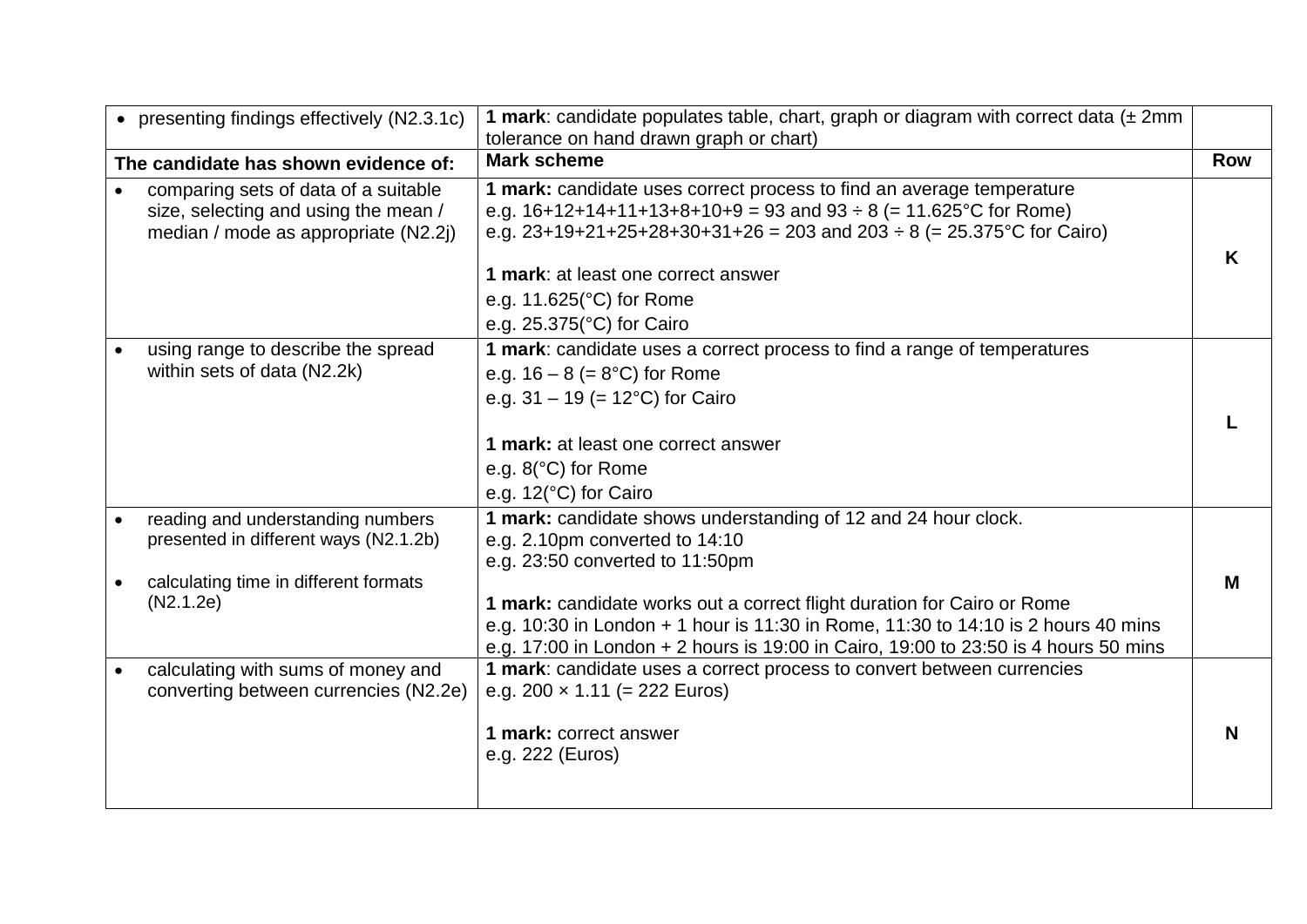| The candidate has shown evidence of:                                                                                                                                                                                                                                                                                                                                          | <b>Mark scheme</b>                                                                                                                                                                                                                                                                                                                                                                                                                                                                                                                                                                                                                                                                                                                                                                                                                                                            | <b>Row</b> |
|-------------------------------------------------------------------------------------------------------------------------------------------------------------------------------------------------------------------------------------------------------------------------------------------------------------------------------------------------------------------------------|-------------------------------------------------------------------------------------------------------------------------------------------------------------------------------------------------------------------------------------------------------------------------------------------------------------------------------------------------------------------------------------------------------------------------------------------------------------------------------------------------------------------------------------------------------------------------------------------------------------------------------------------------------------------------------------------------------------------------------------------------------------------------------------------------------------------------------------------------------------------------------|------------|
| • identifying and describing appropriate<br>ways to present findings to different<br>audiences including numerical,<br>graphical and written formats (N2.3.1b)<br>• constructing complex tables, charts,<br>graphs and diagrams with labels, titles,<br>scales, axes and keys appropriate to<br>purpose and audience (N2.3.2a)<br>• presenting findings effectively (N2.3.1c) | 1 mark: candidate uses an appropriate method of presentation (e.g. table, chart,<br>graph or diagram), using a different presentation method to the one used previously<br>1 mark: candidate uses suitable labels and units<br><b>1 mark:</b> candidate populates table, chart, graph or diagram with correct data $(\pm 2mn)$<br>tolerance on hand drawn graph or chart)                                                                                                                                                                                                                                                                                                                                                                                                                                                                                                     | P          |
| • showing clearly methods of carrying out<br>calculations including working to<br>appropriate levels of accuracy (N2.2a)                                                                                                                                                                                                                                                      | 1 mark: correct rounding to an appropriate level of accuracy<br>e.g. $(E)$ 431.99 or $(E)$ 432 for the discounted cost of flight and Elizabeth hotel for Cairo<br>e.g. 11.6(°C) or 12(°C) for Rome<br>e.g. 25.4(°C) or 25(°C) for Cairo                                                                                                                                                                                                                                                                                                                                                                                                                                                                                                                                                                                                                                       | Q          |
| Part 3 (maximum 3 marks)                                                                                                                                                                                                                                                                                                                                                      |                                                                                                                                                                                                                                                                                                                                                                                                                                                                                                                                                                                                                                                                                                                                                                                                                                                                               |            |
| • explaining methods used, highlighting<br>main points of findings and explaining<br>how / or if they meet the purpose<br>(N2.3.2c)                                                                                                                                                                                                                                           | 2 marks: candidate makes a recommendation and at least two valid comparisons<br>e.g. I recommend going to Rome because the cost of hotel and flight is over £200<br>cheaper.<br>e.g. I recommend going to Cairo because the mean maximum temperature in Cairo<br>in February is 13°C greater than in Rome.<br><b>OR</b><br>1 mark: candidate makes one valid comparison<br>1 mark: candidate makes at least one appropriate comment explaining how their<br>results meet the purpose of the task<br>e.g. I worked out the costs, average temperatures and the flight times for visits to<br>Rome and Cairo and presented the results in a table so that I could compare the<br>holidays and decide which one to recommend.<br>e.g. I changed some amounts of money and presented the results in a graph so that<br>my friend can convert pounds to Euros and Egyptian pounds. | R          |